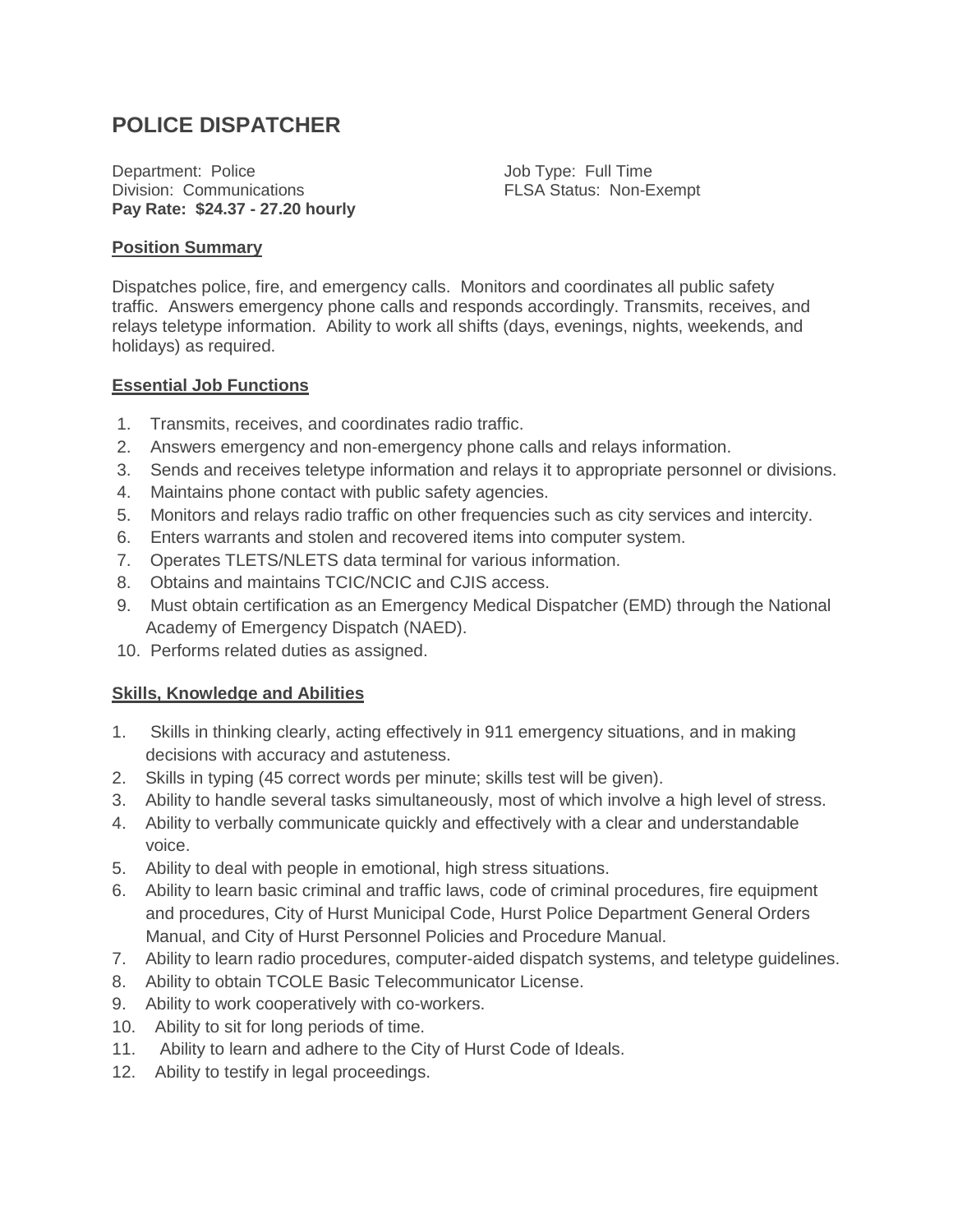## **Additional essential job functions, skills, knowledge, and abilities common to civilian and clerical non-uniform personnel**

## **Physical Demands:**

## Standing/Walking:

Office Duties: Stands and walks on concrete, vinyl, and carpeted floors about 10% of the day. Distance is normally 100-feet or less.

## Sitting:

Office Duties: Sits in the office about 80% of the day in chairs normally at a table or using a computer terminal.

## Carrying:

May routinely carry objects of varying sizes and weights up to 50-feet in distance. Objects may be of different substances or shapes. Objects routinely weigh 10-40 pounds.

Lifting:

May routinely lift objects as part of regular duties. Lifting does not normally require anything over shoulder height. Weights range routinely between 10-40 pounds.

Pushing/Pulling:

Routinely may push/pull objects weighing 10 to 40 pounds.

Bending:

Move from the waist to pick up or lay down an object. May be kneeling for short time periods, as duties require.

## Reaching:

Office Duties: Some reaching for office supplies across a table. Reaching is not normally required for distances over three feet.

Twisting:

Office Duties: Twisting is required sitting at a table or desk to reach for the phone or paper. Twisting in this environment is 45% to one side or the other.

## Hearing:

Office Duties: Must have hearing sufficient (unaided or aided) to perform essential hearing tasks. Essential hearing tasks include, but are not limited to: discerning and distinguishing spoken words and speech from ambient background noise. If amplification devices are used, they must be of the type that prevents further hearing loss but also allows the employee to perform essential hearing tasks.

## Vision:

Office Duties: Must have vision sufficient (unaided or aided) to perform essential sight tasks.

## Voice:

Office Duties: Employee must have voice sufficient (unaided or aided) to perform essential speaking tasks.